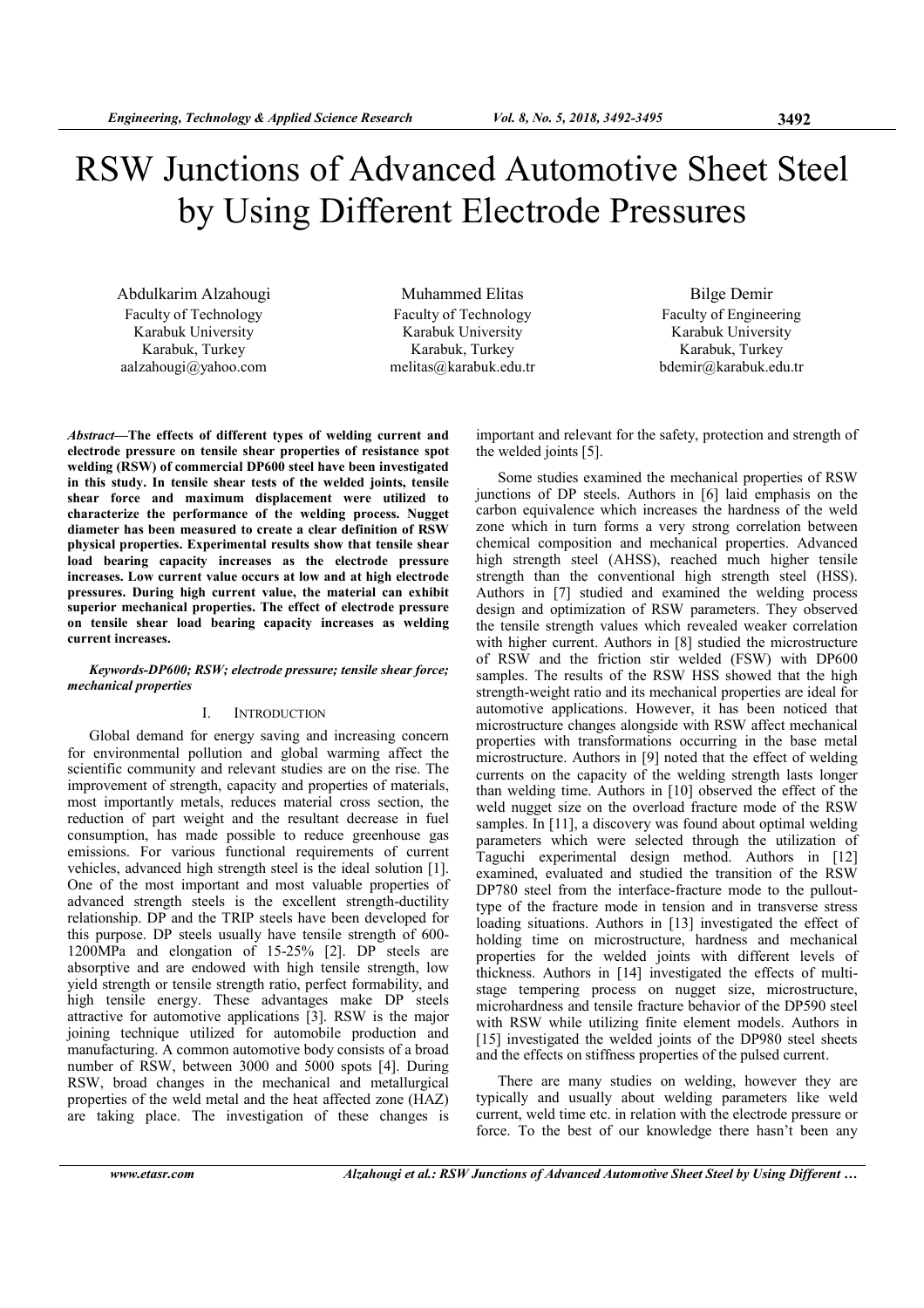research conducted on RSW junctions of the AHSS particularly in relation to the DP600 sheet steel through the utilization of different electrode pressures. Regarding advanced automotive sheet steels, DP600 has a proper place and relevance based on its properties and low cost when compared to other AHSS. In this study, RSW process was applied to DP600 at different welding currents and electrode/weld pressures. Tensile shear tests were applied to the base material (BM) and the RSW samples at electrode pressures of 2-6bar at 5kA and 7kA welding currents. The effects of the different electrode/weld pressures and welding currents on tensile shear properties of the DP600 steel were investigated.

## II. EXPERIMENTAL PROCEDURE

Commercial DP600 steel is available in sheet metal layers of 250mm\*250mm\*1mm. 230VAC heat input, 50Hz frequency and 2500VA power capacity from the SPECTROLAB model LAVFA18A were utilized to determine the chemical composition of the DP600 steel material. Steel's chemical composition is shown in Table I while its microstructure is shown in Figure 1.



Fig. 1. Microstructure view of DP600 steel

TABLE I. CHEMICAL COMPOSITION OF DP600 STEEL (%)

| <b>Material</b> |       | Si    | Mn    |       | Сr     | Ni    |
|-----------------|-------|-------|-------|-------|--------|-------|
| <b>DP600</b>    | 0.077 | 0.253 | .86   | 0.006 | 0.177  | 0.012 |
|                 | Al    | Ti    |       | Sn    | Fe     |       |
|                 | 0.127 | 0.002 | 0.004 | 0.006 | 97.472 |       |

The samples were designed according to EN ISO 14273 standard for the RSW operation. The RSW samples were cut to dimensions of 100mm\*30mm\*1mm through the shearing process from the 250mm\*250mm sheets. The samples were overlapped for 35mm. With the consequent size of RSW, overlapped samples were 165mm. RSW was carried out through the utilization of two different welding currents, 5kA and 7kA, and 5 different electrode pressures of 2-6bar. The AC machine for the spot welding was equipped with a device for the pneumatic control of the phase shift of the AC current. Before their joining, the surface of the test pieces was cleaned and thereafter the welded utilized conical water-cooled Cu–Cr alloy electrodes. The diameter of the contact surface of the electrode was 8mm [16]. The woodworking mould was utilized to readjust the samples during the welding, to avoid axis misalignment and to protect and readjust the sparks from spattering. Three-resistance spot welded samples were created singularly for each experiment parameter. The water-cooling system of the electrodes was kept under specific constant water control because of the excess of the heat input. RSW parameters utilized in this study are presented in Table II [17,

18]. The time unit is cycle-based (1cycle=0.02s). The RSW process steps and a sample photograph are shown in Figures 2 and 3 respectively.

TABLE II. WELDING PARAMETERS FOR RSW PROCESSING

| Electrode pressure (bar)       | $2 - 6$ |
|--------------------------------|---------|
| Welding current (kA)           | 5.7     |
| Electrode tip diameter (mm)    |         |
| Down time (cycle)              | 15      |
| Squeeze time (cycle)           | 35      |
| Welding time (cycle)           | 20      |
| Hold time (cycle)              | 10      |
| <b>Separation time (cycle)</b> | 15      |



Fig. 3. RSW sample image

Tensile shear test parameters are the 5kA and 7kA welding currents, and 2bar to 6bar electrode pressures. The samples were tested for each of the experimental parameters and the arithmetic means of these values were calculated. In addition, tensile test was applied to the base material for comparison. In addition to the tensile shear data which has been generally utilized in the literature, there is now a reference to the parts of the joining made on the nugget welding profile shown in Figure 3. In this way, shear data are also considered as stress data. RSW samples had 1mm thickness, 30mm width and 110mm gauge length. The crosshead speed value utilized for the tensile shear test was 2mm/min [16].

### III. RESULTS AND DISCUSSION

During tensile shear tests, maximum tensile shear force value which allows the fracture to occur was evaluated and examined to assess the tensile shear load bearing capacity characteristics of the joint [18]. Base material was also subjected to tensile test. The effects of electrode pressure and welding current on tensile shear load bearing capacity were studied. Authors in [17] reported that micro voids of large size were formed in the low electrode forces of the RSW process. It was observed that nugget solidifies before electrodes were moved away from the weld region. Since the weld nugget was not sufficiently suppressed at relatively lower electrode forces, shrinkage voids were formed because of the low stress during this time [17]. In addition to other approaches, and because of increased electrode progression and cramping as the electrode force increases, the significant parts of the voids are closed, and fewer shrinkage voids occur in the welded area. Any increment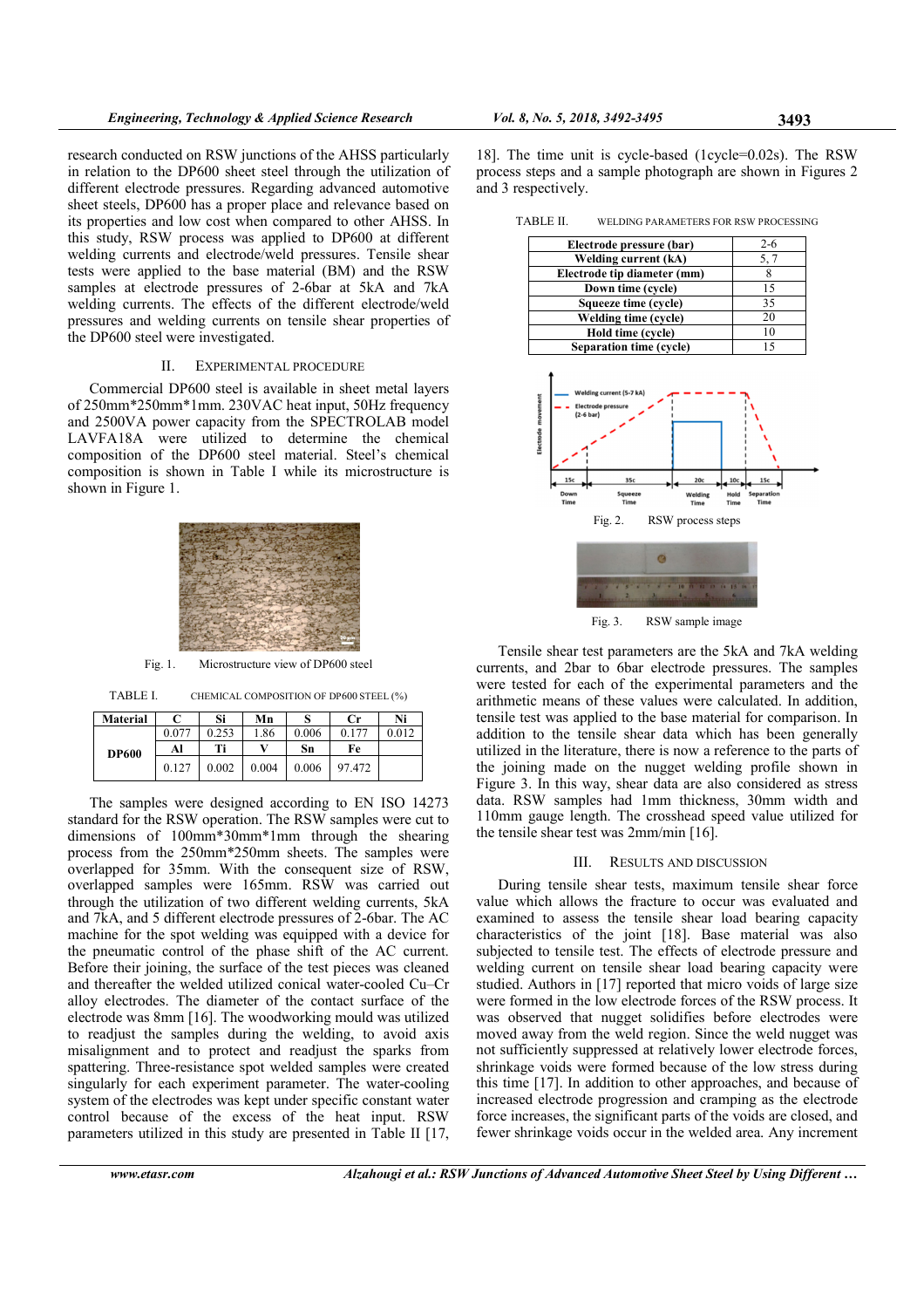of the welding current provides a capable level of current efficiency. Hence, the effectiveness of the welding processes increases [3, 17]. Through this discovery, variations of the nugget diameter were investigated in the RSW joints which depended on the welding parameters. The strong relationship between the increment of maximum tensile shear load bearing capability and the increment of the area been subjected to upcoming stress level was caused by the nugget diameter [5]. Obtained results of the tensile shear test are presented in Tables III and IV for samples joined with 7kA and 5kA respectively.

TABLE III. TENSILE SHEAR TEST RESULTS WITH 7kA WELDING CURRENT

| Electrode<br>pressure (bar) | <b>Nugget</b><br>diameter (mm) | <b>Tensile shear</b><br>force (kN) | Maximum<br>displacement (mm) |
|-----------------------------|--------------------------------|------------------------------------|------------------------------|
|                             | 7.49                           | 13.1687                            | 5.382                        |
|                             | 7.62                           | 13.8750                            | 6.877                        |
|                             | 7.89                           | 13.9156                            | 6.818                        |
|                             | 7.22                           | 13.4875                            | 7.434                        |
|                             | 7.06                           | 12.2219                            | 4.430                        |
| <b>Base Material</b>        |                                | 19.2125*                           | 13.665                       |

\*This is the ultimate tensile force for base material's condition of unwelded or before welding. Differentiating from others, it wasn't spot-welded. It had size of 100\*30 and it is one of the overloaded parts. It was tested in order to evaluate maximum load bearing-capacity.

TABLE IV. TENSILE SHEAR TEST RESULTS WITH 5kA WELDING CURRENT

| Electrode      | <b>Nugget</b> | <b>Tensile shear</b> | <b>Maximum</b>    |  |
|----------------|---------------|----------------------|-------------------|--|
| pressure (bar) | diameter (mm) | force (kN)           | displacement (mm) |  |
|                | 7.41          | 13.5594              | 7979              |  |
|                | 7.63          | 13.6938              | 7.968             |  |
|                | 7.71          | 13.7605              | 7.136             |  |
|                | 7.91          | 13.8359              | 7.953             |  |
|                | 7.15          | 13.5609              |                   |  |

The maximum tensile shear load bearing capacity of the samples increased along with electrode pressure until 4bar. After this pressure level, it showed a high tendency to decrease. This shows that 4bar pressure is the optimum value for 7kA RSW. At welding current of 5kA, the maximum tensile shear load bearing capacity was reached at 5bar, indicating a higher tendency to decrease afterwards (Table IV). Sensitive values were taken from the graph (Figure 4), as the event in which the melt-pressure exceeded 7kA-4bar and 5kA-5bar respectively. In that stage, electrodes undergo a much deeper level of sinking with excessive pressure and thus nugget thickness is reduced [17, 19]. The thickness of the RSW nugget-base material had passed the lateral area, which was also falling at a time. The lateral area forms a core basis for tensile approach. The decrease in the lateral area and the decrease in the nugget thickness coexist [5]. The indentation depth ought not to be beyond 30% of the sheet thickness [2, 9]. The electrode depth indentation experimental values were within standard levels. Nugget formation was strongly examined as dependent on the material type and welding parameters. The excessive sinking of the electrodes to the RSW samples causes an increment in the welding heat input because of the excessive increase of the indentation-contact. Excessive heat input, strong electrode contact, and electrode retention could disrupt the nugget geometry and weld profile. Moreover, the pressure can cause cracks on the nugget surface and lateral surface areas. In addition, excessive heat input causes grain growth in the HAZ and weld metal and causes the strength to decrease [3, 5]. Studies on advanced strength steels show a strong relationship

between nugget size and tensile shear strength [3, 20]. The mean diameter of the nugget had been measured as been up to approximately 7mm in [21-24] and it can be used for DP600 steel [4]. These results can be explained by  $5\sqrt{t}$  rule (t: material thickness), which was recommended to be the most appropriate rule according to Japanese [25] and German [26] standards. After examination of the results in Tables III and IV, it was seen that the strength of the DP600 steel increased in direct proportion to the nugget diameter until an optimum value and it decreased thereafter [18]. Maximum tensile shear force values obtained at these different welding currents depended on the electrode pressure (Figure 4). The 7kA-4bar values of the RSW were near to ideal. The maximum tensile shear load bearing capacity value occurred at 5bar electrode pressure in 5kA samples. The effect of the electrode pressure on the tensile shear force is greater in the 7kA samples. The graph of the 5kA samples is almost horizontal. This shows that the effect and the sensitivity of the electrode pressure were lower at lower current values. Because of this, it was asserted that as the current increases, the effect of the pressure increases. As the electrode pressure increases, the welding current will have the potential to decrease.



The highest reported tensile shear force values were from 12.5kN to 16.67kN [17], 13.69kN [21], 11.67kN [18], 3.125- 9.75kN [2], and 10-14.7kN[27]. The greatest value of the tensile shear load bearing capacity was, reported in [17] and the lowest in [2]. Some of the differences observed between maximum tensile shear force values can be attributed to differences in the chemical composition of the steels used, RSW parameters, and sheet thickness. The tensile shear load bearing capacity obtained in our study resulted in a category that could be classified as been close to high values.

#### IV. CONCLUSIONS

RSW process was applied to the commercial automotive sheet steel DP600 at different welding currents and electrode/weld pressures. These tensile shear tests were applied to the base material and to the RSW samples at electrode pressures of 2bar to 6bar at 5kA and 7kA welding currents. The effects on the tensile shear properties of the DP600 steel were studied and the following results were obtained:

At lower current values, effect and sensitivity of the electrode pressure were observed to be less. As the current